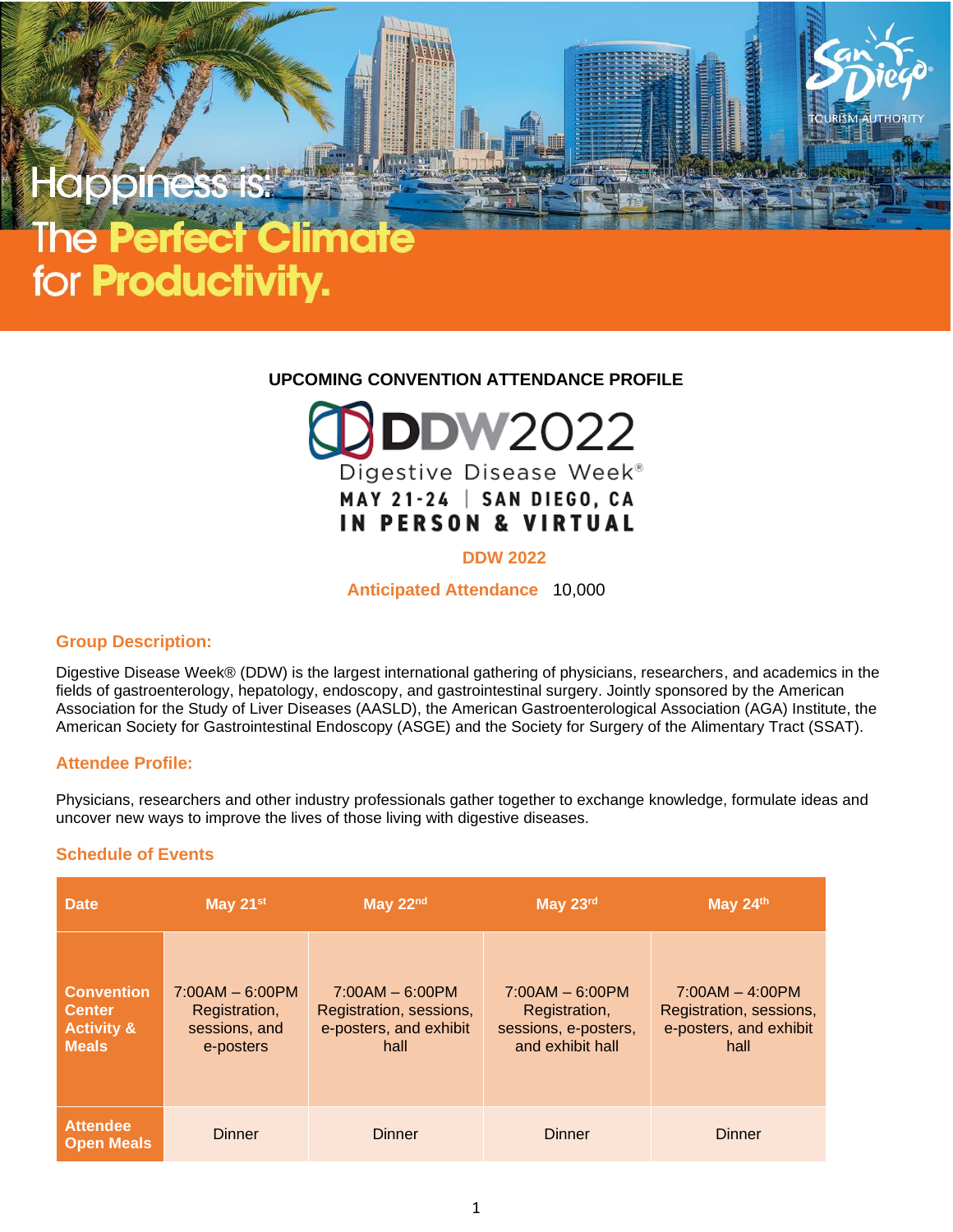# **Offsite Scheduled Events**

• No offsite events

# **Room Block**

| <b>Hotel</b>                                      | <b>Guestroom Block</b> |
|---------------------------------------------------|------------------------|
| <b>Hard Rock Hotel</b>                            | 300                    |
| <b>Hilton Garden Inn Downtown Bayside</b>         | 100                    |
| <b>Hilton San Diego Airport/Harbor Island</b>     | 100                    |
| <b>Homewood Suites San Diego Downtown Bayside</b> | 55                     |
| <b>Hotel Del Coronado</b>                         | 350                    |
| <b>Intercontinental</b>                           | 300                    |
| <b>Grand Hyatt</b>                                | 1400                   |
| <b>Marriott Marquis Hotel &amp; Marina</b>        | 1100                   |
| Omni                                              | 400                    |
| <b>Sheraton San Diego Hotel &amp; Marina</b>      | 500                    |
| <b>Westin San Diego</b>                           | 300                    |
| <b>Westin Gaslamp Quarter</b>                     | 245                    |
| Wyndham                                           | 300                    |
| <b>Doubletree San Diego Downtown</b>              | 150                    |
| <b>Embassy Suites</b>                             | 200                    |
| <b>Hilton Bayfront</b>                            | 1000                   |
| <b>Hilton Gaslamp Quarter</b>                     | 150                    |
| <b>Holiday Inn Bayside</b>                        | 100                    |
| <b>Hotel Indigo</b>                               | 100                    |
| <b>Hotel Republic</b>                             | 168                    |
| <b>Kimpton Palomar Hotel</b>                      | 75                     |
| <b>Solamar San Diego</b>                          | 102                    |
| <b>US GRANT</b>                                   | 100                    |